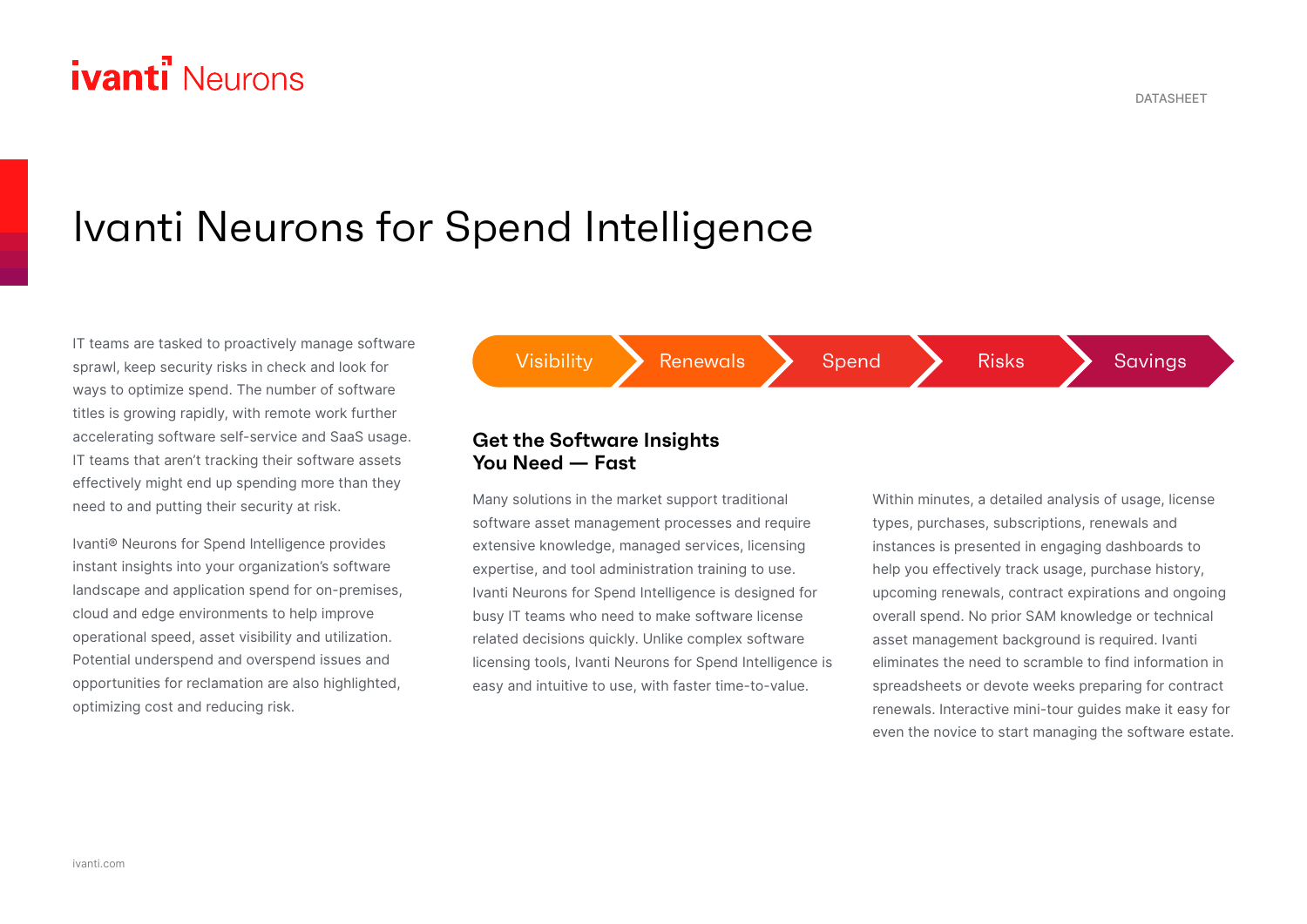### **Uncover the Full Potential of Your Software**

Ivanti Neurons for Spend Intelligence significantly reduces the time and effort required to manage your software efficiently. It aggregates installed software information with purchase information and provides insights about software and subscriptions purchased and used, as well as money spent.

With Ivanti Neurons for Spend Intelligence:

- Gain instant visibility across your on-premises and SaaS software
- Track your software-application spend easily
- Manage your license subscriptions and contract renewals effectively
- Pinpoint potential areas of security and compliance risk
- Identify savings opportunities and optimize your overall costs

### **Instant Visibility into Your Software Estate**

Clear visibility of your software assets leads to better IT insights — and better business outcomes. It lays the foundation to properly manage, secure and optimize your software estate. With complete visibility of your on-premises and SaaS software, you'll understand what you have, be able to act more decisively to improve the experience of your employees and enable your IT team to be even more productive and efficient.

Ivanti Neurons for Spend Intelligence provides a quick overview of your installed software estate and makes it easy to identify your strategic vendors and product titles. It distinguishes between servers and clients, different platforms in use, Windows and Mac devices, and more.

The content-rich Software Library supports more than 82,000 products, over 8,000 operating systems and 7,500 vendors. The SKU Library has over 200,000 SKU records to help you to recognize your installed software titles as well as identify software programs that require a license.



## ivant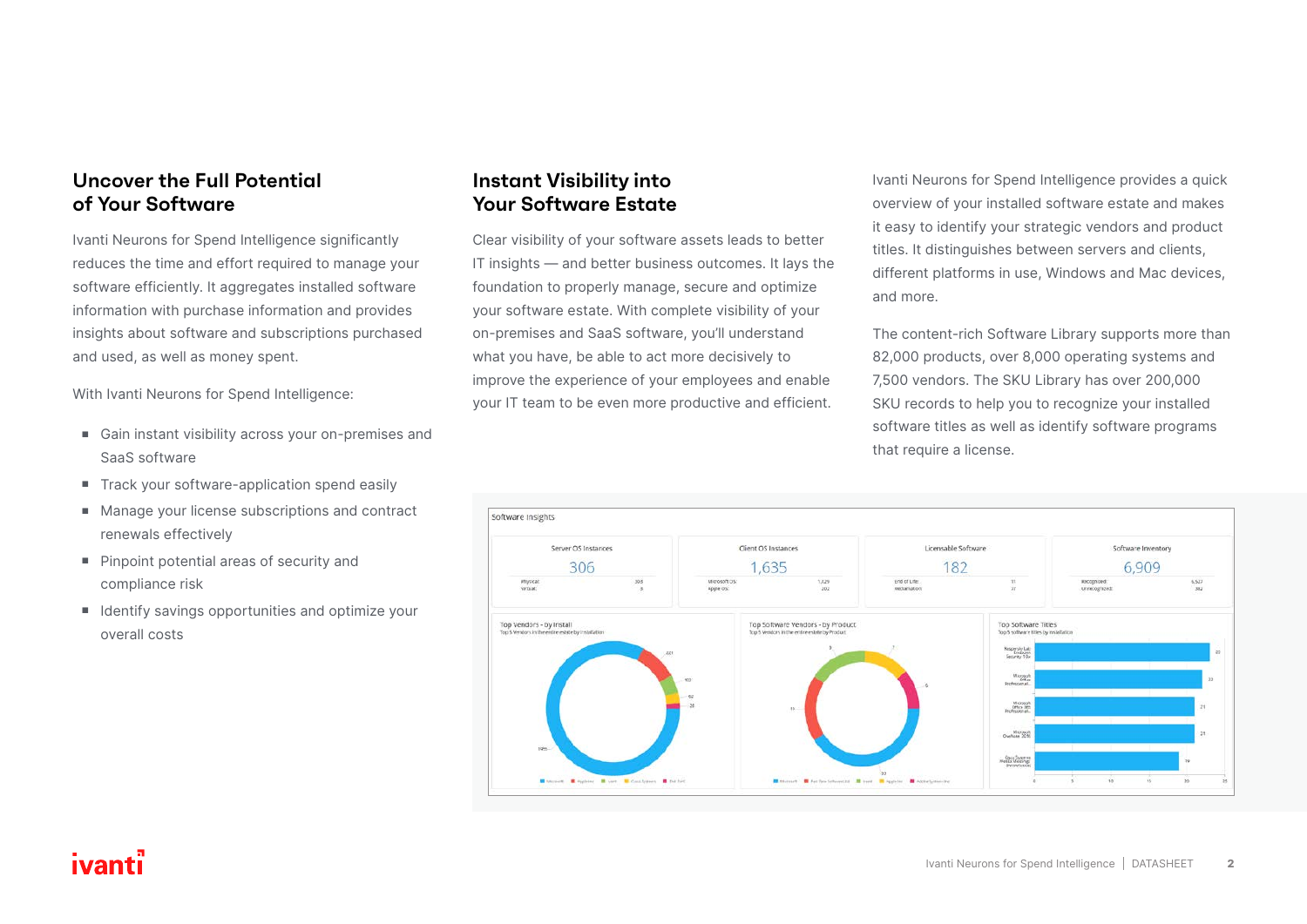### **Track Your Software Application Spend**

Without tracking your software effectively, chances are you're overspending. Software on average makes up 22% of an organization's annual IT Budget.

Ivanti Neurons for Spend Intelligence offers a quick overview of what your software is costing you. It supports three different cost types:

- Retail Recommended Price (RRP), which is stored in the SKU library for top vendors like Microsoft and Adobe to name a few.
- Customer-specific pricelist, designed to address scenarios where customers have a fixed pricelist for specific vendor products.
- Customer-specific cost per individual transaction helps to address spend variations for the same products that might have been purchased through different resellers or on different dates.

Due to lack of oversight, many organizations are overspending on their SaaS solutions by up to 70%. Cloud subscriptions may not be used as productively or as often as expected. Access to SaaS applications is rarely, if ever, reviewed on a regular basis. With Ivanti Neurons for Spend Intelligence, you can easily identify waste from unused or inactive SaaS subscriptions and make necessary adjustments based on actual consumption.



Ivanti Neurons for Spend Intelligence displays the rolling spend within 365 days so you can make informed decisions about your software and SaaS applications.

Role-based access control helps to govern who can see and modify the sensitive cost data.

## ivanti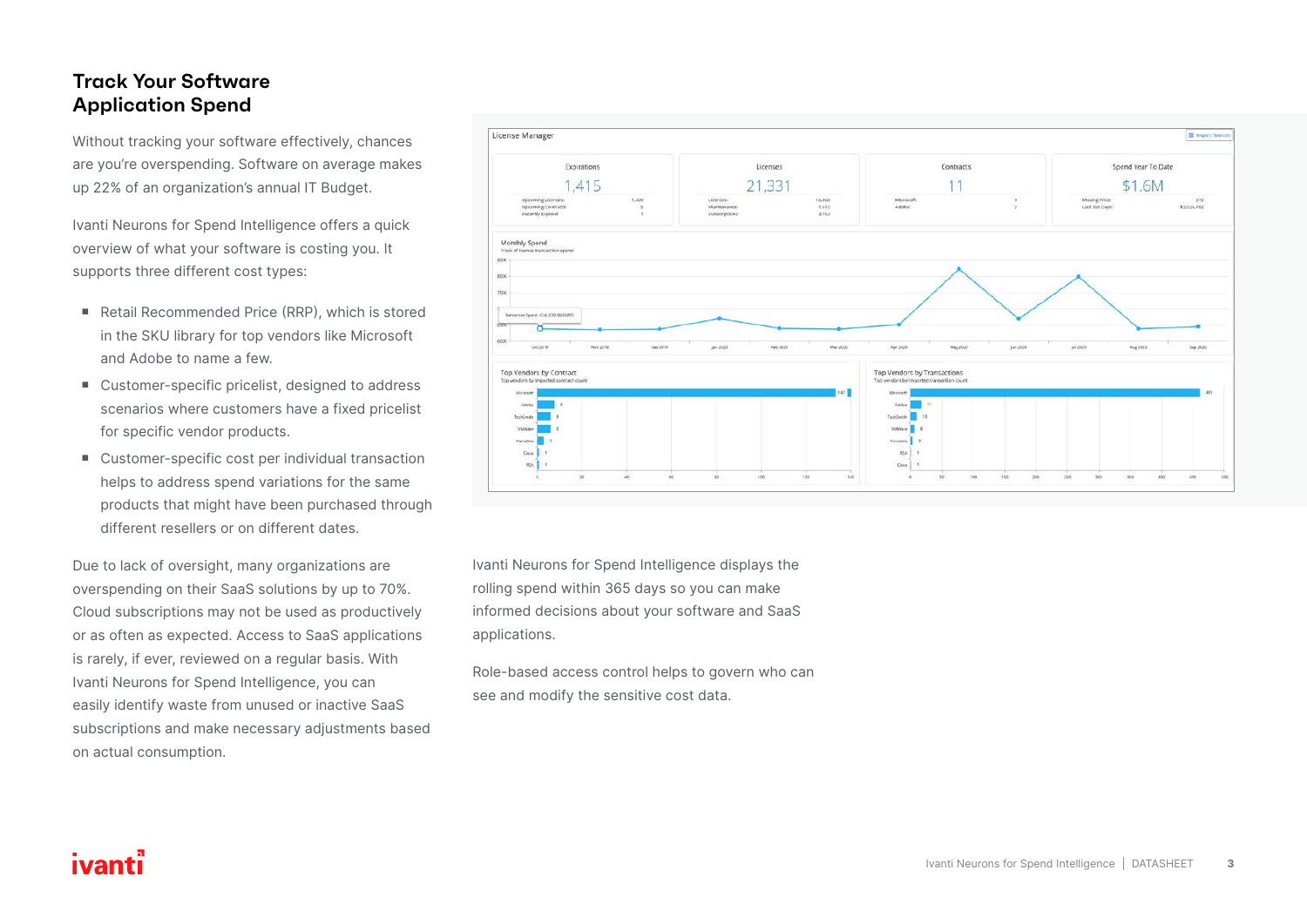### **Understand Your Security and Compliance Risks**

Ivanti Neurons for Spend Intelligence lets you highlight and track unsupported and unauthorized software that impacts security and compliance risk. Track software categorization to identify unwanted applications (such as games) that are unauthorized. Track compliance to quickly identify potential software compliance issues by comparing entitlements to what is currently installed. Track usage to find software that is deployed in your environment that is not being used.

Ivanti Neurons for Spend Intelligence highlights installed software programs that have reached their end-of-life. These carry potential security risks for your business if not managed properly.

### **Right-size Your Contracts Based on Usage**

It is critical to track contract timelines to ensure that contracts don't renew by default, thereby missing a renegotiation or termination possibility and to ensure seamless continuity of service.

Most cloud resources are priced by consumption, so negotiating with the business to reduce waste and overconsumption is typically the most effective way to contain cloud costs.

With Ivanti Neurons for Spend Intelligence, you can manage your on-premises and SaaS renewals proactively.

Ivanti Neurons for Spend Intelligence comes with multiple, easy-to-use license management capabilities. Your license and contract information can be sliced in different views and presented in informative widgets that let you start preparing for your renewals ahead of time and ensure the contracts align to your business needs.



### ivanti